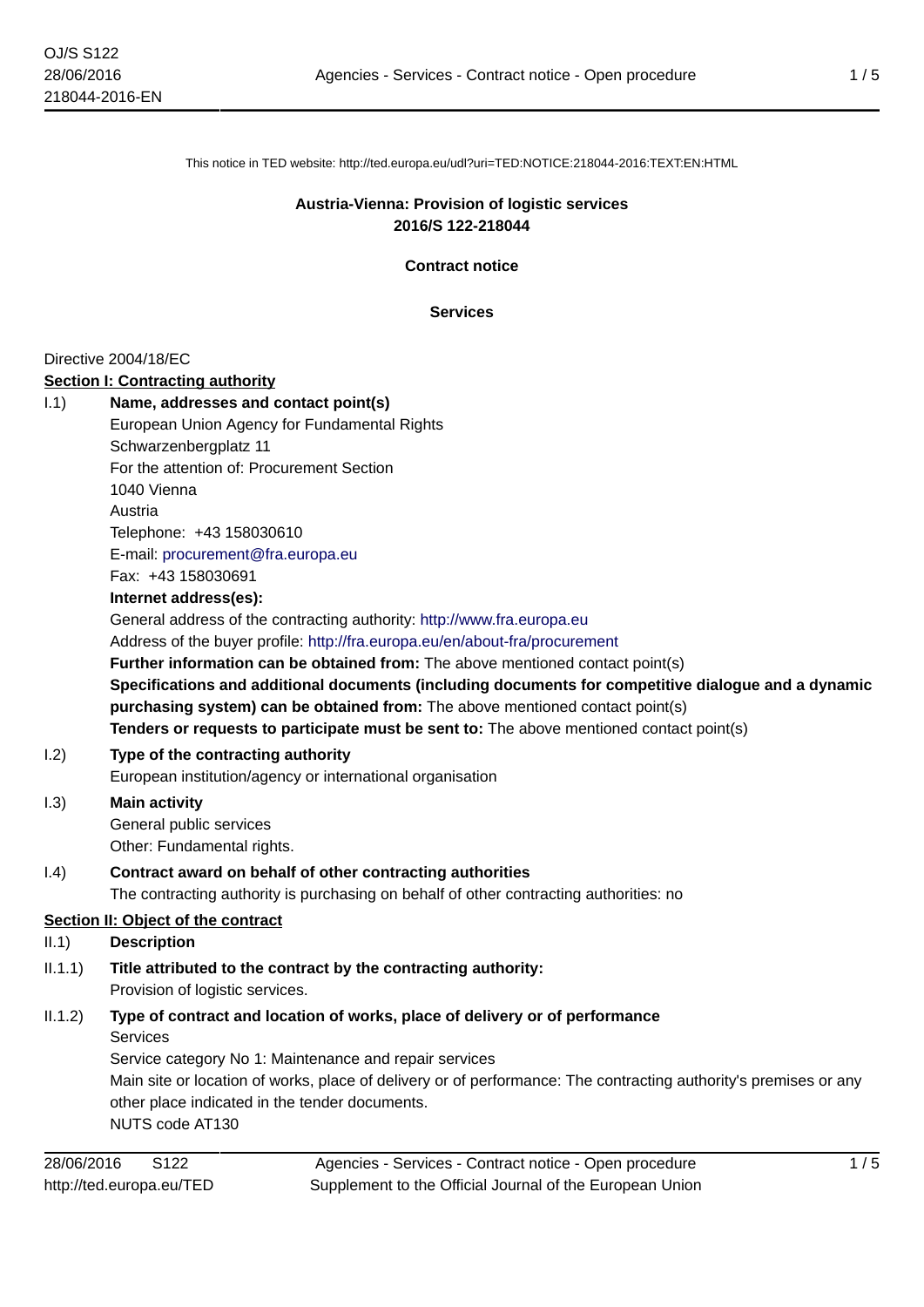| II.1.3)  | Information about a public contract, a framework agreement or a dynamic purchasing system (DPS)                                                                                                                                                                   |
|----------|-------------------------------------------------------------------------------------------------------------------------------------------------------------------------------------------------------------------------------------------------------------------|
| II.1.4)  | The notice involves the establishment of a framework agreement<br>Information on framework agreement                                                                                                                                                              |
|          | Framework agreement with several operators                                                                                                                                                                                                                        |
|          | maximum number of participants to the framework agreement envisaged: 3                                                                                                                                                                                            |
|          | Duration of the framework agreement<br>Duration in years: 4                                                                                                                                                                                                       |
|          | Estimated total value of purchases for the entire duration of the framework agreement<br>Estimated value excluding VAT: 100 000 EUR                                                                                                                               |
| II.1.5)  | Short description of the contract or purchase(s)<br>The subject of the call for tenders is the provision of logistic services to the European Union Agency for                                                                                                    |
|          | Fundamental Rights (FRA).                                                                                                                                                                                                                                         |
| II.1.6)  | <b>Common procurement vocabulary (CPV)</b><br>50700000                                                                                                                                                                                                            |
| II.1.7)  | Information about Government Procurement Agreement (GPA)                                                                                                                                                                                                          |
|          | The contract is covered by the Government Procurement Agreement (GPA): no                                                                                                                                                                                         |
| II.1.8)  | Lots                                                                                                                                                                                                                                                              |
|          | This contract is divided into lots: no                                                                                                                                                                                                                            |
| II.1.9)  | <b>Information about variants</b><br>Variants will be accepted: no                                                                                                                                                                                                |
| II.2)    | Quantity or scope of the contract                                                                                                                                                                                                                                 |
| II.2.1)  | <b>Total quantity or scope:</b>                                                                                                                                                                                                                                   |
|          | The maximum volume of the contract has been estimated at 100 000 EUR excluding VAT. The contracting                                                                                                                                                               |
|          | authority may exercise the option to increase the estimated contract amount at a later stage via negotiated<br>procedure with the successful tenderer(s) in accordance with Article 134(1)(e) and (f) of the rules of application<br>of the Financial Regulation. |
|          | Estimated value excluding VAT: 100 000 EUR                                                                                                                                                                                                                        |
| II.2.2)  | <b>Information about options</b>                                                                                                                                                                                                                                  |
|          | Options: no                                                                                                                                                                                                                                                       |
| II.2.3)  | <b>Information about renewals</b>                                                                                                                                                                                                                                 |
|          | This contract is subject to renewal: yes<br>Number of possible renewals: 3                                                                                                                                                                                        |
|          | In the case of renewable supplies or service contracts, estimated timeframe for subsequent contracts:<br>in months: 12 (from the award of the contract)                                                                                                           |
| II.3)    | Duration of the contract or time limit for completion                                                                                                                                                                                                             |
|          | Duration in months: 48 (from the award of the contract)<br>Section III: Legal, economic, financial and technical information                                                                                                                                      |
| III.1)   | <b>Conditions relating to the contract</b>                                                                                                                                                                                                                        |
| III.1.1) | Deposits and guarantees required:<br>Not applicable.                                                                                                                                                                                                              |
| III.1.2) | Main financing conditions and payment arrangements and/or reference to the relevant provisions<br>governing them:                                                                                                                                                 |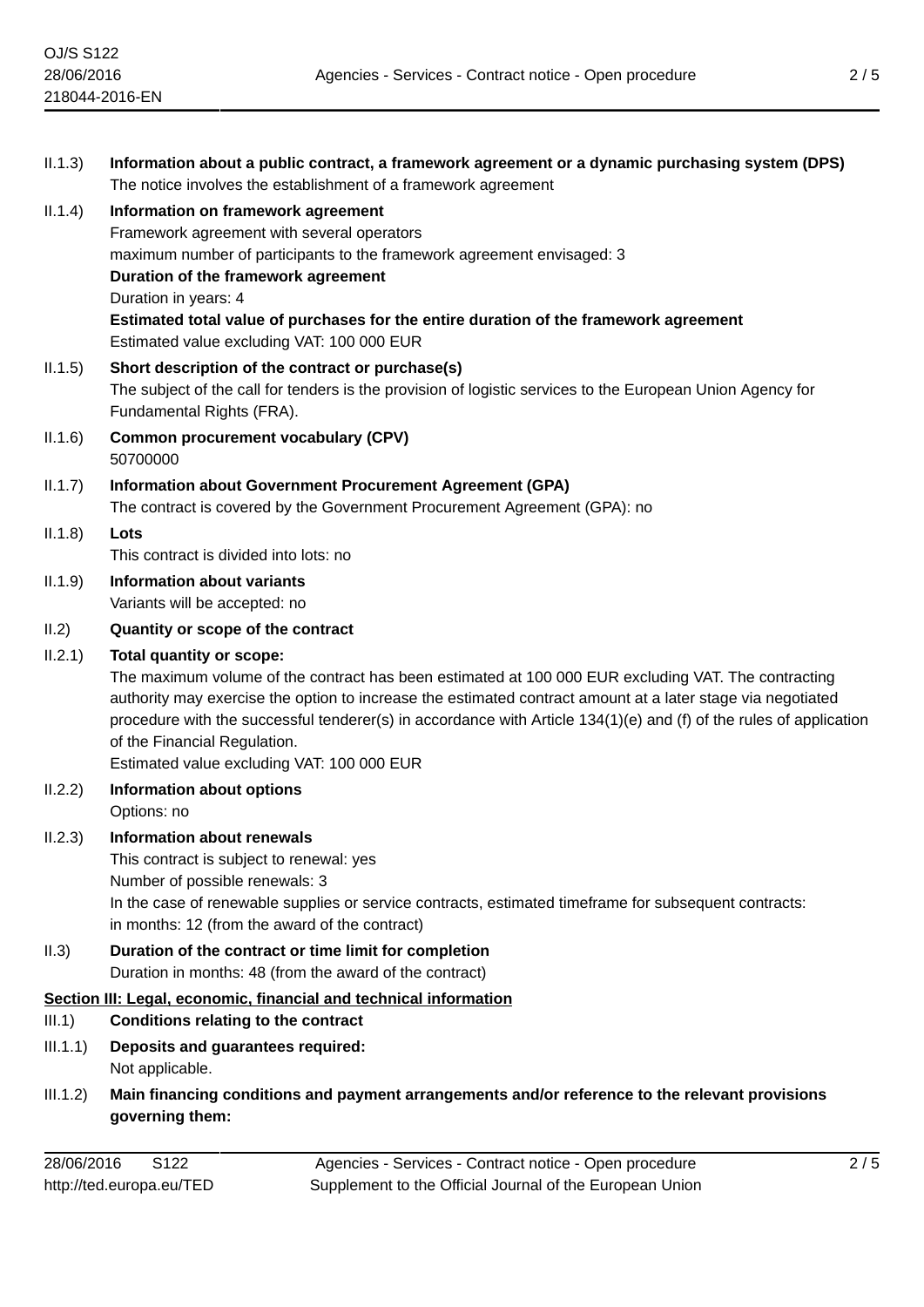Please refer to Sections 9 and 10 of Annex A — tender specifications, available at [http://fra.europa.eu/en/about](http://fra.europa.eu/en/about-fra/procurement)[fra/procurement](http://fra.europa.eu/en/about-fra/procurement)

# III.1.3) **Legal form to be taken by the group of economic operators to whom the contract is to be awarded:** Please refer to Sections 11,12 and 13 of the tender specifications, available at: [http://fra.europa.eu/en/about-fra/](http://fra.europa.eu/en/about-fra/procurement) [procurement](http://fra.europa.eu/en/about-fra/procurement)

#### III.1.4) **Other particular conditions**

The performance of the contract is subject to particular conditions: no

#### III.2) **Conditions for participation**

III.2.1) **Personal situation of economic operators, including requirements relating to enrolment on professional or trade registers**

Information and formalities necessary for evaluating if the requirements are met: Please refer to Sections 19.1 and 19.2 of the tender specifications (Annex A), available at:<http://fra.europa.eu/en/about-fra/procurement>

## III.2.2) **Economic and financial ability**

Information and formalities necessary for evaluating if the requirements are met: Please refer to Section 19.1 and 19.2 of the tender specifications (Annex A), available at:<http://fra.europa.eu/en/about-fra/procurement> Minimum level(s) of standards possibly required: Please refer to Section 19.2.1 of the tender specifications (Annex A), available at: <http://fra.europa.eu/en/about-fra/procurement>

## III.2.3) **Technical capacity**

Information and formalities necessary for evaluating if the requirements are met:

Please refer to Section 19.2.2 of the tender specifications (Annex A), available at: [http://fra.europa.eu/en/about](http://fra.europa.eu/en/about-fra/procurement)[fra/procurement](http://fra.europa.eu/en/about-fra/procurement)

Minimum level(s) of standards possibly required:

Please refer to Section 19.2.2 of the tender specifications (Annex A), available at: [http://fra.europa.eu/en/about](http://fra.europa.eu/en/about-fra/procurement)[fra/procurement](http://fra.europa.eu/en/about-fra/procurement)

#### III.2.4) **Information about reserved contracts**

- III.3) **Conditions specific to services contracts**
- III.3.1) **Information about a particular profession** Execution of the service is reserved to a particular profession: no
- III.3.2) **Staff responsible for the execution of the service** Legal persons should indicate the names and professional qualifications of the staff responsible for the execution of the service: yes

#### **Section IV: Procedure**

- IV.1) **Type of procedure**
- IV.1.1) **Type of procedure**

Open

- IV.1.2) **Limitations on the number of operators who will be invited to tender or to participate**
- IV.1.3) **Reduction of the number of operators during the negotiation or dialogue**

#### IV.2) **Award criteria**

#### IV.2.1) **Award criteria**

The most economically advantageous tender in terms of the criteria stated in the specifications, in the invitation to tender or to negotiate or in the descriptive document

#### IV.2.2) **Information about electronic auction**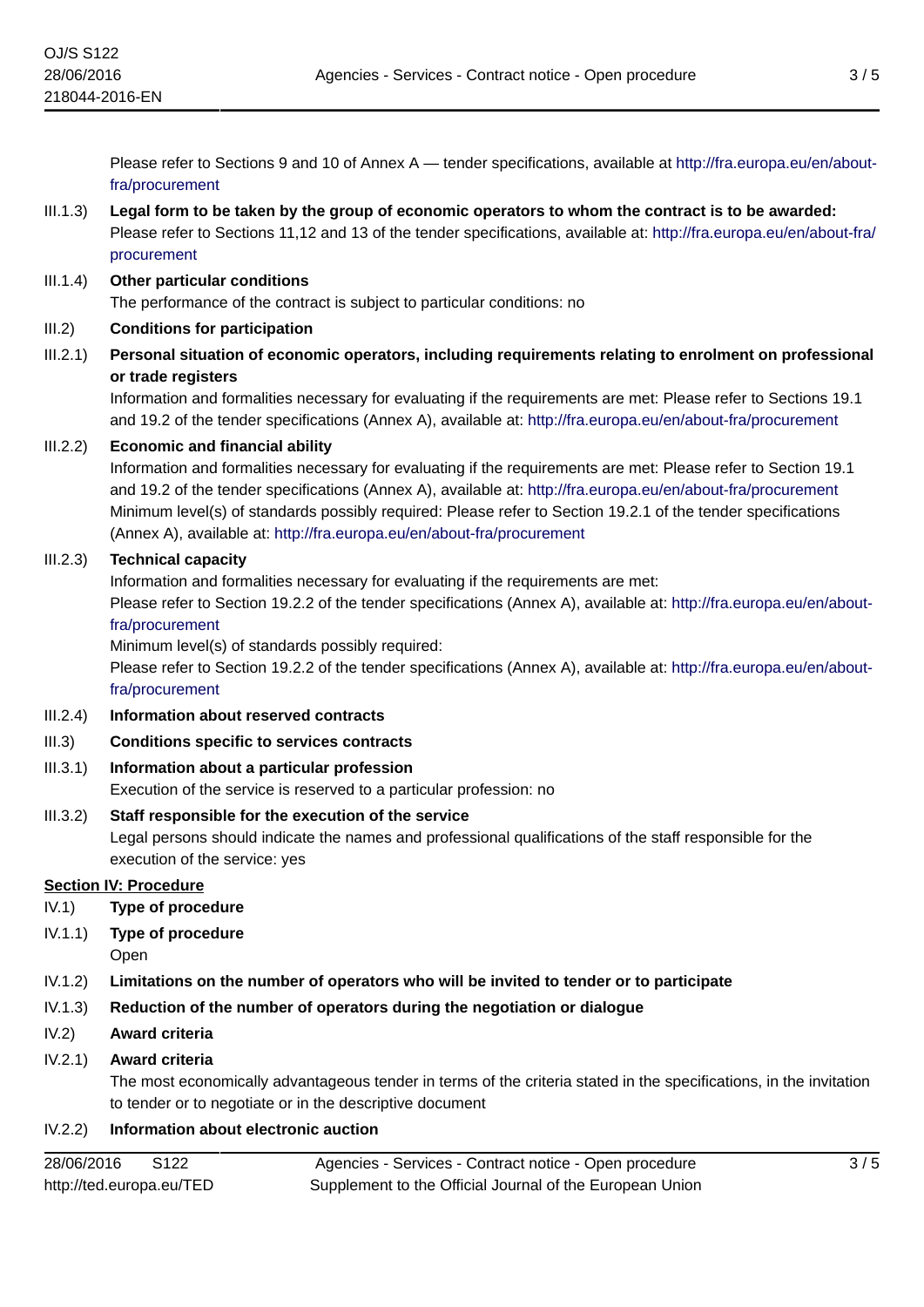An electronic auction will be used: no

- IV.3) **Administrative information**
- IV.3.1) **File reference number attributed by the contracting authority:** F-SE-16-T06.
- IV.3.2) **Previous publication(s) concerning the same contract** no
- IV.3.3) **Conditions for obtaining specifications and additional documents or descriptive document** Payable documents: no
- IV.3.4) **Time limit for receipt of tenders or requests to participate** 8.8.2016 - 17:00
- IV.3.5) **Date of dispatch of invitations to tender or to participate to selected candidates**
- IV.3.6) **Language(s) in which tenders or requests to participate may be drawn up** Any EU official language
- IV.3.7) **Minimum time frame during which the tenderer must maintain the tender** Duration in months: 6 (from the date stated for receipt of tender)
- IV.3.8) **Conditions for opening of tenders**

Date: 2.9.2016 - 10:30 Place:

European Union Agency for Fundamental Rights' premises at Schwarzenbergplatz 11, 1040 Vienna, AUSTRIA. Persons authorised to be present at the opening of tenders: yes

Additional information about authorised persons and opening procedure: An authorised representative of each tenderer may attend the opening of the bids. Companies wishing to attend are requested to notify their intention by sending a fax or e-mail at least 72 hours in advance to fax or e-mail given under Section I.1 of the notice. This notification must be signed by an authorised officer of the tenderer and specify the name of the person who will attend the opening on the tenderer's behalf.

## **Section VI: Complementary information**

VI.1) **Information about recurrence**

This is a recurrent procurement: no

VI.2) **Information about European Union funds** The contract is related to a project and/or programme financed by European Union funds: no

## VI.3) **Additional information**

Tender documents will be available for download at the address indicated under heading I.1. The website will be updated regularly and it is the tenderers' responsibility to check for updates and modifications during the tendering period.

## VI.4) **Procedures for appeal**

VI.4.1) **Body responsible for appeal procedures**

General Court rue du Fort Niedergrünewald 2925 Luxembourg Luxembourg Telephone: +352 4303-1 Internet address: <http://curia.europa.eu/> Fax: +352 4303-2100